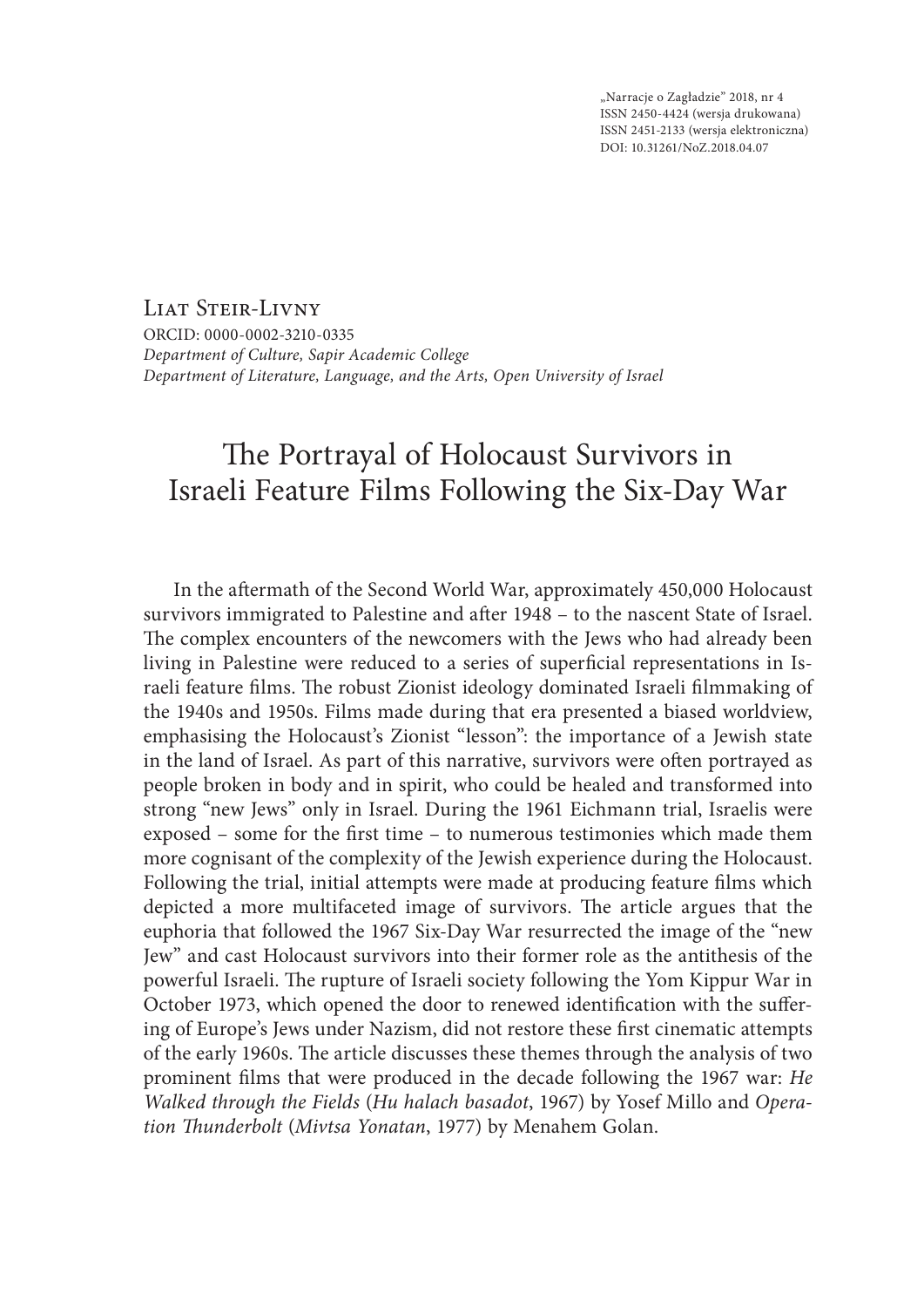## Introduction: Pre‑1967 Cinematic Representations of Holocaust Survivors

The encounter of Holocaust survivors and the native Jews in the land of Israel was complex. The shock of the locals was mingled with anguish and a desire to help the survivors. However, along with the support in immigration and integration came questions about the perceived passivity of the diaspora Jews in the face of the Nazi horrors. In addition, native Israelis wondered how the post-war immigrants had survived while six million other Jews had perished. The answers to these questions were sometimes problematic.<sup>1</sup>

The complexity of this encounter was reduced to a series of superficial representations in 1940s and 1950s Zionist films due to the ideological considerations which dominated pre‑State and Israeli cinema. Films that propagated Zionist notions served as artistic platforms for the Zionist establishment to display its political, national, and economic achievements. Such films were political in nature, necessarily presenting a biased worldview in order to achieve the goal of promoting the importance of a Jewish state. As part of the narrative which emerged, survivors were often portrayed as broken people who could undergo transformation only in the land of Israel. These films concluded with the healed survivors assimilating into their new country.<sup>2</sup>

The 1961 Eichmann trial played a large role in raising Holocaust awareness in Israel. Following the trial, Holocaust-themed literature and theatre became more ubiquitous and included increasingly nuanced portrayals of Holocaust survivors. A cinema and theatre researcher Moshe Zimmerman points out that plays such as *Children of the Shadow* (*Yaldei Hazel*, Ben‑Zion Tomer, Habima, 1962), *The Burning Season* (*Haona haboe'ert*, Aharon Meged, Habima, 1964), and *The Heir* (*Hayoresh*, Moshe Shamir, Haifa Productions Theatre, 1964) dealt with the inability of survivors to replace their "diasporic identity" by Israeli characteristics. The fraught relationship with post-war Germany and reparations offered by the Germans were also challenged.<sup>3</sup> Haim Gouri, one of the most prominent Israeli writers, covered the Eichmann trial as a journalist and in its aftermath published the book *Facing the Glass Booth: The Jerusalem Trial of Adolf Eichmann* (*Mul ta* 

<sup>1</sup> D. Porat: *Café haboker beeiach haashan*. Yad Vashem, 2011, pp. 379–396 [Hebrew]; H. Yablonka: "Zehuyot sotrot, zehuyot mashlimot, nizolim zichron hashoah vehazehut hayehudit." *Massuah* 2000, no. 28, pp. 301–317 [Hebrew]; A. Shapira: "Hashoah: Zicaron praty vezicaron zibury." *Yehudim hadashim, yehudim yeshanim*. Tel Aviv 1997, pp. 103–186 [Hebrew]; T. Segev: *Hamilion hashviyi: hayisraelim vehashoah*. Jerusalem 1991, pp. 101–169 [Hebrew].<br><sup>2</sup> L. Steir‑Livny: "Near and Far: The Representation of Holocaust Survivors in Israeli Fea-

ture Films." In: M. Talmon‑Bohm, Y. Peleg (eds.**)**: *Israeli Cinema: Identities in Motion*. Austin 2011, pp. 168–180. 3 M. Zimmerman: *Al tigu li bashoah*. Haifa 2002 [Hebrew], pp. 223–224.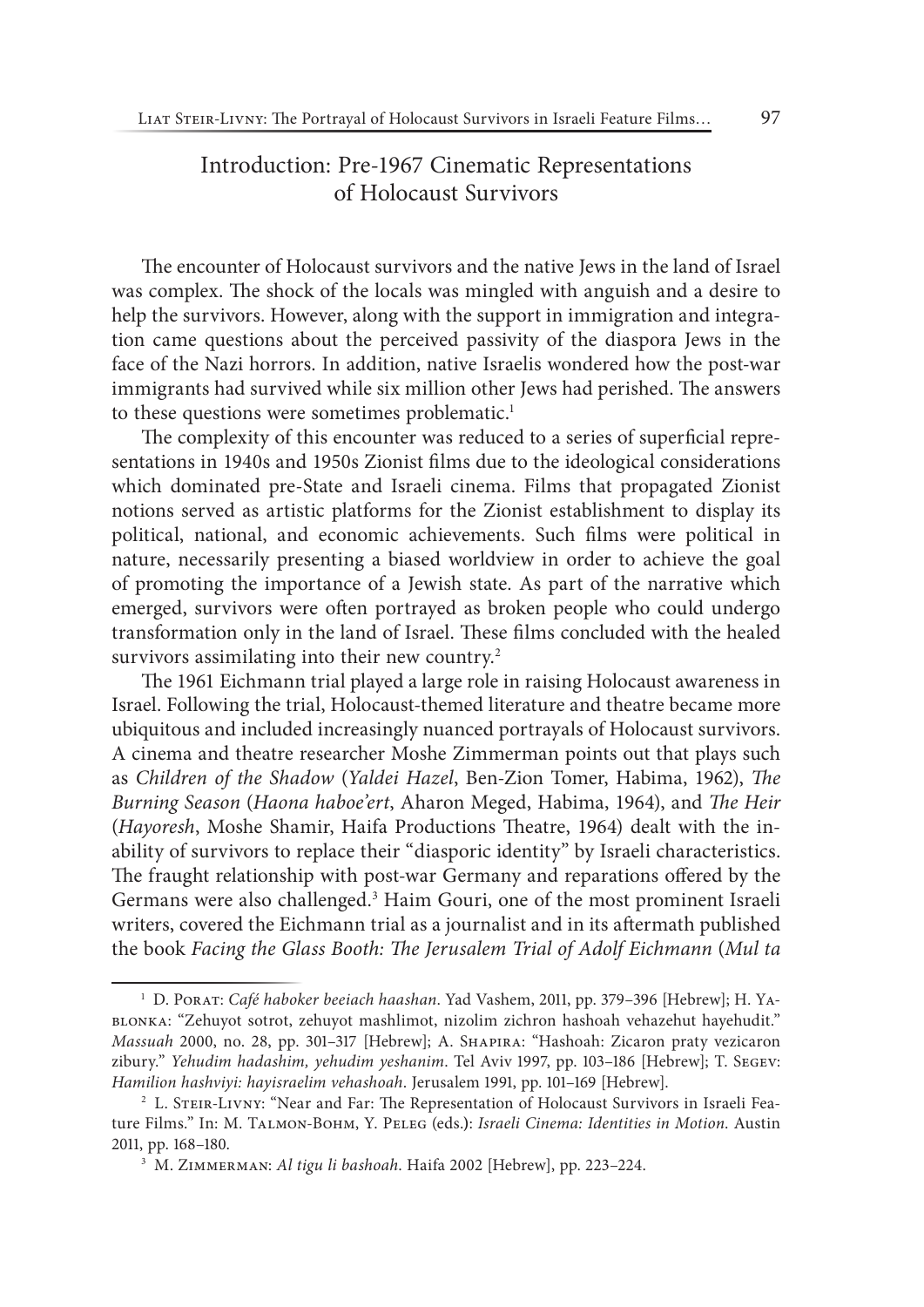*hazchuchit*, 1962), in which he repented the way Israelis judged the survivors' behaviour under Nazism. First attempts to confront the cinematic narratives of the 1940s and 1950s were reflected in feature films such as *The Cellar*<sup>4</sup> (*Hamartef*, Natan Gross, 1963) and *The Hero's Wife*<sup>5</sup> (*Eshet Hagibor,* Peter Fry, 1963), which – for the first time – portrayed survivors in all their complexity.

The tense period before the Six‑Day War, May 1967 brought about new empathy for Holocaust survivors. Israel was under siege, in a state of heightened anxiety caused by threats of annihilation from the Arab world. Feelings of helplessness that had been heretofore identified primarily with the Holocaust were suddenly understandable. Fears of a second Holocaust were expressed both privately and publicly: in newspapers and by politicians.<sup>6</sup> However, the rapid and victorious outcome of the war in June 1967 transformed these fears into euphoria.

## After‑effects of the Six‑Day War

Following six days of intense fighting (5–10 June 1967), Israel emerged victorious, having tripled its territory and become the governor of approximately a million Palestinians. IDF soldiers – in particular the generals – became worshiped celebrities, and numerous commemorative volumes with photos and war stories were published and became bestsellers. Children's games, songs, books, and films featuring soldiers cemented the spirit of invincibility and confidence. Heartbreaking accounts by soldiers who had lost their friends and had endured tough battles were published, but even these could not cast a shadow over the general atmosphere of jubilation.7 The great victory highlighted the mythic, heroic character of the "new Jew."

<sup>4</sup> L. Steir‑Livny: "Trauma from the Perspective of Holocaust Survivors in the Israeli Film *The Cellar* (Natan Gross, 1963)." *Prooftext* [in print].

<sup>&</sup>lt;sup>5</sup> L. STEIR-LIVNY: "The Hero's Wife: The Depiction of Female Holocaust Survivors in Israeli Cinema Before the Eichmann Trial and in Its Aftermath." *Polish Political Science Yearbook* [in print].

<sup>6</sup> T. Segev: *1967‑veaaretz shinta et paneha*. Jerusalem 2005 [Hebrew]; A. Konfino: "To Write, Not Only to Remember, the History of 1967." *Israel – Magazine for the Research of Zionism and the State of Israel – History, Culture, Society* 2008, no. 13, pp. 297–312.

<sup>7</sup> *Siach Lochaim* [*Warriors Discussion*] that was published in 1968 was one of the few texts at the time that opposed the sensation of euphoria. The doubtful, uncertain tone of the soldiers' interviewees stood in complete defiance of the atmosphere of arrogance that dominated the public discourse. According to Alon Gan, the euphoria pushed aside the doubtful voices of warriors. See: A. Gan: "Hasufim bazariach vesiach lohamim cezirey zehut mitpazelet." *Israel* 2008, no. 13, pp. 267–296 [Hebrew].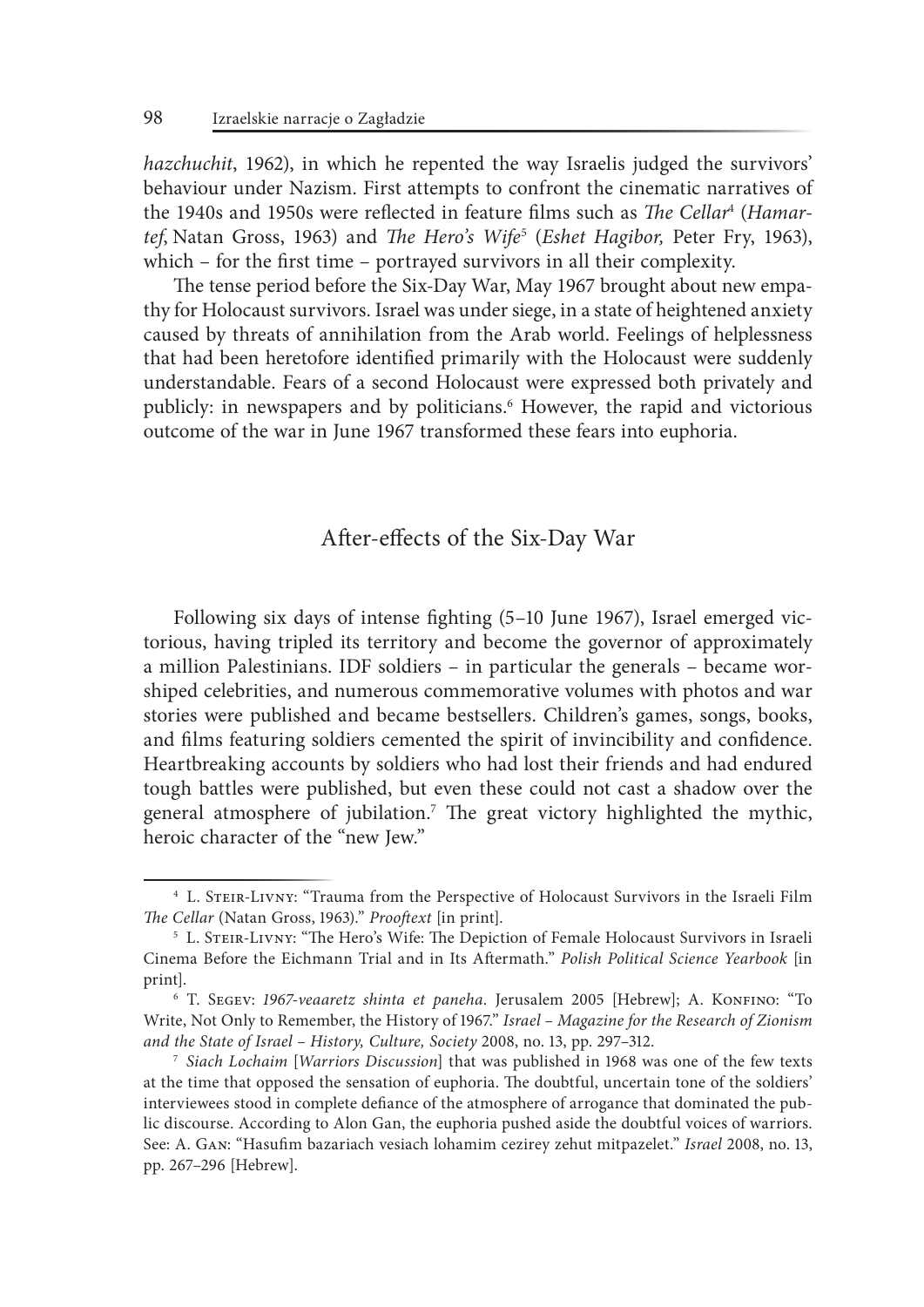It was this exhilaration and confidence in Israeli identity which ironically opened the door for a nostalgic return to the *shtetls*, the small Jewish towns of eastern Europe, which had formerly been ignored or ridiculed in Israeli culture. The play *Once There Was a Hassid* (*Ish Hassid Haya*, 1968) by Dan Almagor replaced negation of the diaspora with yearning for a lost way of life. Almagor, who had been raised by an anti-religious father – one of the first members of the *Hashomer Hatzair* youth group in Poland – wrote a play which actually bridged the gap between Orthodox "diaspora Jews" and secular Israeli audiences. In his production, Hassidism was presented as a Jewish movement which balanced religion and humanism. More than a quarter million people in Israel attended the play, and it received enthusiastic reviews in distinctly secular sectors, including the *kibbutzim* of *Hashomer Hatzair*. 8 After a period of about thirty years in which pre‑State and Israeli cinema had been ignoring the diaspora or treating it disparagingly, feature films that focused on life in the *shtetl* started to be produced. The late 1960s saw the production of *A Miracle in the Town* (*Nes ba'ayara*, Leo Filler, 1968), *Tevye and His Seven Daughters* (*Tuvia vesheva bnotaiv*, Menahem Golan, 1968), and *Ha‑Dybbuk* (Ilan Eldad, 1968).9

Simultaneously, after the Six‑Day War, the Holocaust survivors were marginalised. Although the Holocaust survivor and novelist Aharon Appelfeld published books discussing mainly the pre‑ and post‑Holocaust years and some poetry by survivors was circulated, they were not a prominent part of the Israeli public discourse.10 Two central novels written by non‑survivors were *Lizkor velishkoah* (*To Remember, to Forget*) by Dan Ben‑Amotz (1968), which follows an Israeli on a journey towards his past identity, and *Adam ben Celev* (*Adam Resurrected*) by Yoram Kaniuk (1969), which depicts a Holocaust survivor who cannot break free from the grotesque identity forced upon him during the Holocaust. The theatre, meanwhile, focused on other themes, leaving a void which lasted for approximately a decade, up until the late 1970s.<sup>11</sup> The echoes of the Holocaust seldom appeared when artists dealt with other subjects. For instance, the well-known and controversial political play by Hanoch Levin, *Malcat Ambatia* (*Queen of the Bathtub*, 1970), criticised the sense of euphoria that took hold of Israelis after the Six‑Day War and the use of the Holocaust by some as a rationalisation for justifying racism towards Arabs. A discussion on the Holocaust survivors in art

<sup>8</sup> For more, see: A. Shapira: "Lean halcha shlilat hagalut." *Shvut* 2004, pp. 13–61 [Hebrew]; L. STEIR-LIVNY: "Hacomeback shel hagalut: meyehudi yashan leyahudi hadash ubehazara." In: S. Meiri et al. (eds.): *Zehuyot behithavut bahevra haisraelit*. Ra'anana 2013, pp. 461–481 [Hebrew].

<sup>&</sup>lt;sup>9</sup> These films are called "Gefilte Fish movies" in cinema research. See: L. STEIR-LIVNY: "Hacomeback…"

<sup>10</sup> H. Yaoz Kast: "Safrut hashoah beivrit – yozrim nizoley shoah." *Bishvil hazicaron* 1998, no. 27 [Hebrew], http://lib.cet.ac.il/pages/item.asp?item=16243 (accessed 20.01.2010) [Hebrew].

<sup>&</sup>lt;sup>11</sup> A. BEN NAFTALI: "Ma hayta hamila shoah." *Massuah* 2005, no. 33, pp. 10-26 [Hebrew].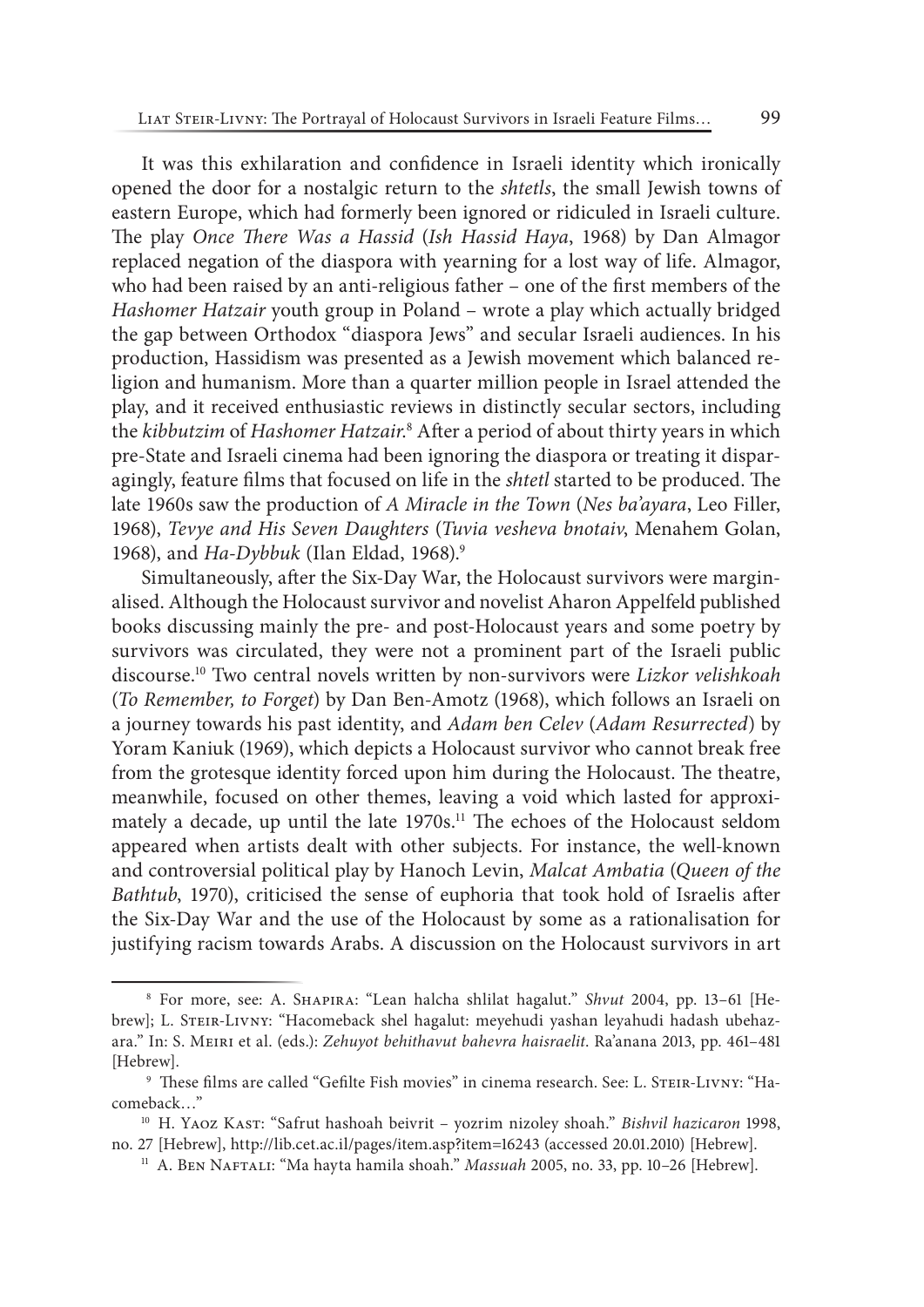was minimal as well.<sup>12</sup> Only from late 1980s onwards, the Holocaust became a central focus of Israeli culture.13

In the decade after the Six‑Day War, the film industry, which had produced nearly twenty films dealing with survivors during the previous two decades, began to tackle other subjects and genres. The personal genre, influenced mainly by European cinema, usually dealt with universal themes while popular cinema primarily explored relationships between ethnic groups (Ashkenazim and Mizrahim).<sup>14</sup> The only two films in which survivors appeared during the decade after the 1967 war featured them in supporting roles, which restored the negative stereotypes found in films made prior to the Eichmann trial.

#### *He Walked through the Fields*

Moshe Shamir's novel *He Walked through the Fields* (*Hu halach basadot*, 1947) represents the essence of the Sabra myth (the young, Israel-born, handsome, fearless, and free "new Jew"). The book idolises the character of Uri, a young *kibbutz* member and Palmach soldier who is ultimately killed in action. Adapted for the theatre in 1948 and directed by Yosef Millo, the production had a run of eighteen years.<sup>15</sup> In 1967 it was adapted into a film, also directed by Millo, starring Assi Dayan (the son of Moshe Dayan, the minister of defence during the Six-Day War), who was the epitome of a Sabra.<sup>16</sup> The film follows Uri as he returns to the Gat Ha'amakim *kibbutz* in 1946 after attending the Kadoorie agricultural school. Born and raised in the *kibbutz*, Uri attempts to integrate back into communal life and his family. After having a romance with Mika, a Holocaust survivor and *kibbutz* member, he eventually decides to join the Palmach. His squad embarks on a mission to distract the British and allow a ship of illegal Jewish immigrants to reach the shore. While carrying out the

<sup>12</sup> B. Brutin: "Mehashulayim el hamercaz – hashoah baomanut haisraelit." *Massuah* 2005, no. 33, pp. 110–138 [Hebrew]; Ben Naftali: "Ma hayta hamila…" 13 D. Ofer: "The Past That Does Not Pass: Israelis and Holocaust Memory." *Israel Studies*

<sup>14.01.2009,</sup> pp. 1–35; D. Porat: *Café haboker…*; L. Steir‑Livny: *Har hazicaron izcor bimkomi: hazicaron hahadash shel hashoah batarbut hapopularit beisrael*. Tel Aviv 2014 [Hebrew].

<sup>14</sup> E. Shohat: *Mizrah vema'arav bakolnoa haisraeli* [*East and West in Israeli Cinema*]. Ra'anana 2007, pp. 110–122 [Hebrew].

<sup>15</sup> "Hu halach basadot." Cinema department, The General Union of Workers in Israel*, Tel Aviv Cinematheque Library Collection* [Hebrew].

<sup>16</sup> For example, on the television programme *Uvda* (Channel 2, 7.06.2006), Ilana Dayan described his biography. With photos from the film in the background, she claimed that he was the Sabra everyone wanted to be like. For more examples, see: E. Shohat: *Mizrah vema'arav…*, pp. 110–122; M. Schnitzer: *Hakolnoa ha israeli*. Tel Aviv 1994, pp. 80–81; N. Gertz: *Sipur mehasratim…*, pp. 63–94; M. Talmon: *Bluz lazabar haavud*: *havurot venostalgia bakolnoa haisraeli*. Tel Aviv 2001, pp. 134–138 [Hebrew]; M. Zimmerman: *Al tigu…*, pp. 203–207. For the comparison between *He Walked through the Fields* by Moshe Shamir and its cinematic adaptation, see: N. GERTZ: *Sipur mehasratim: siporet Israeli veibudeha lekolnoa*. Tel Aviv 1994, pp. 63–94 [Hebrew].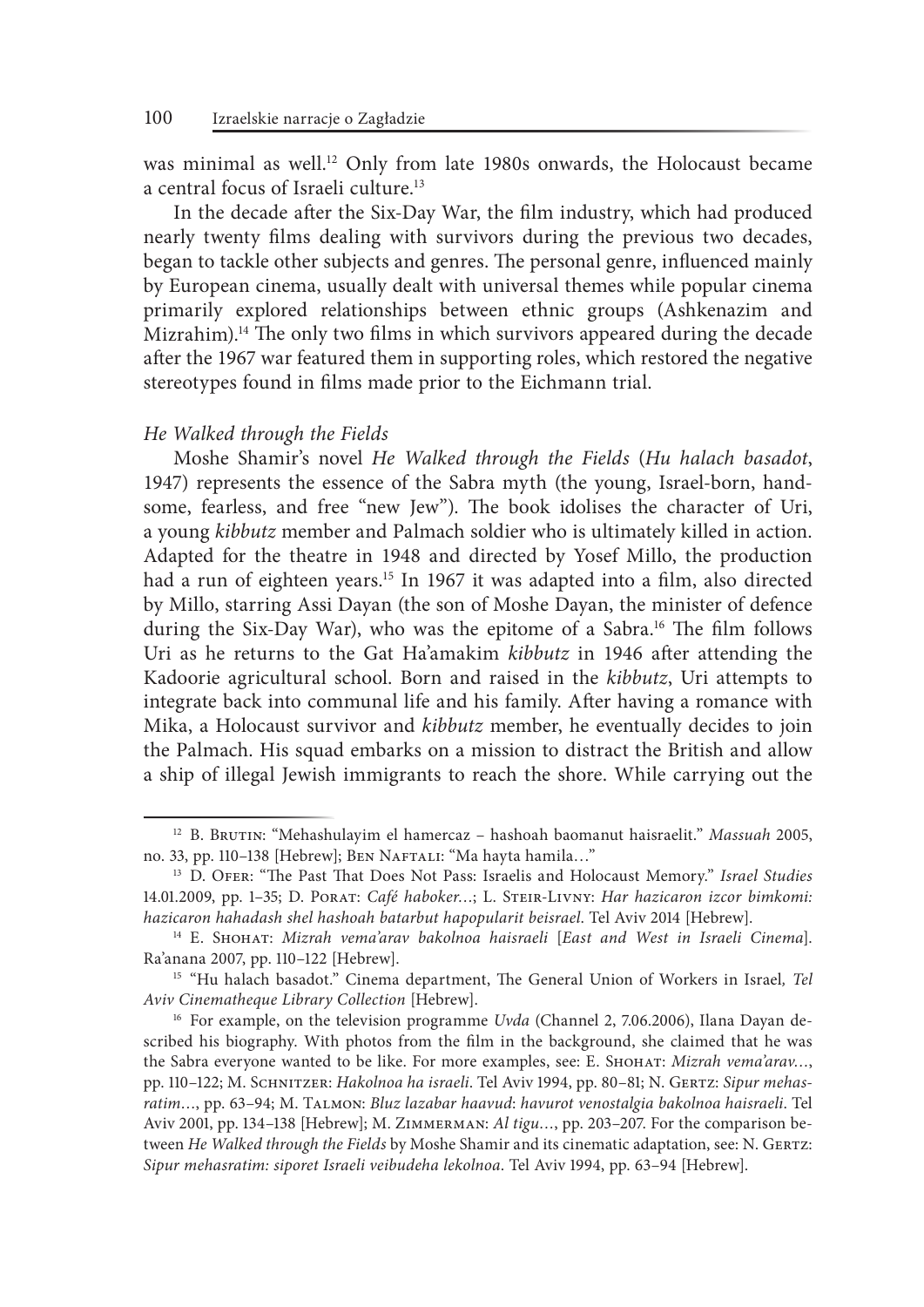mission, Uri is killed in action. Afterwards, Mika gives birth to their son, the heir who will eventually become a fighter in the Six-Day War.

The film places the character of the Sabra front and centre, and focuses on the uncertainties in his life. Assi Dayan relates that, in addition to his good looks, being Moshe Dayan's son was an asset, since his father – like the other commanders of the 1967 war – was idolised. In contrast, the Holocaust survivors in the film are merely supporting characters, who cross paths with Uri at the *kibbutz* and in the Palmach. In both cases, the survivors are the antithesis of Uri, playing the "diaspora Jew" to his "new Jew."

Among the negative stereotypes associated with the portrayal of survivors in feature films in the 1940s and 1950s was that of Jewish women surviving the Holocaust through prostitution or by using their sexuality.<sup>17</sup> The film portrays Mika through a sexually problematic perspective, implying that she underwent an abortion during the war. Mika not only has had a difficult past, but also continues to use her sexuality in the present. She is a seductive adolescent who repeats her sexual mistakes and does not comprehend the consequences of her actions. She flirts with Uri and embarks on a sexual relationship with him after a brief acquaintance, which results in an unplanned pregnancy. Upon discovering that she is pregnant, Mika sobs to the doctor: "[It is] like in Tehran, it's exactly like in Tehran." In order to comfort her, the doctor assures her: "Back then you were a little fool in a refugee camp […], here, you have a guy that loves you." Yet, these words are no comfort to Mika, and the doctor is ultimately proved wrong when Uri goes on to start another sexual relationship with another woman she meets at the Palmach camp.

Beginning a new life in a homeland promised to provide redemption was a prevalent theme in Israeli cinema of the 1940s and 1950s. In particular, female survivors often emerge "purified" by the end of the films.<sup>18</sup> In the same manner, in *He Walked through the Fields* Mika turns from a seductive survivor to a Zionist mother. The film's epilogue briefly reveals that their son grew up to fight bravely in the Six‑Day War. Mika thus achieves redemption by becoming the mother of a hero who contributes to the great victory of 1967.

As in the films of the 1940s and 1950s, the image of male Holocaust survivors in *He Walked through the Fields* has negative associations. In one of the central scenes, Uri works in the vineyard together with the children of Tehran.19 They speak Yiddish among themselves instead of Hebrew, and they squabble

<sup>17</sup> N. Levnkorn: "Ha'alamot vehamavet." *Teoria vebikoret* 2008, no. 32, pp. 15–44 [Hebrew]; L. Steir‑Livny: "Sexual Abuse and Deviancy: Women Holocaust Survivors in Israeli Feature Films." *Ekphrasis* 2015, vol. 2, no. 15, pp. 72–87.

<sup>&</sup>lt;sup>18</sup> N. GERTZ: Makhela aheret: nizoley shoah zarim veaherim bakolnoa ubasafrut haisraelim. Tel Aviv 2004, pp. 9–38 [Hebrew].

<sup>&</sup>lt;sup>19</sup> Children of Tehran are Holocaust child survivors who flew from Poland and arrived in Eretz‑Israel via Iran in February 1943.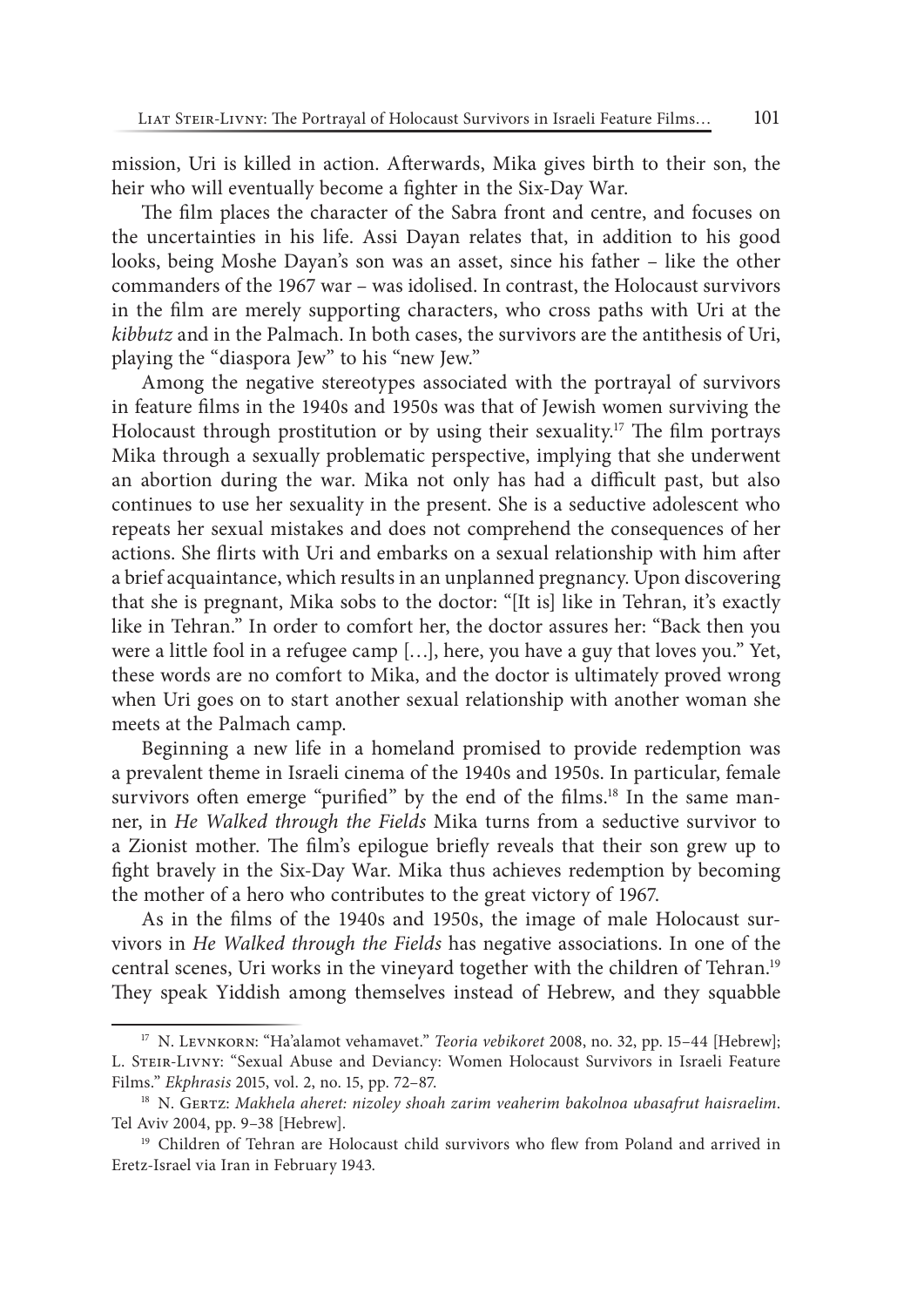or play backgammon instead of working. Uri scolds them, but in vain. These scenes establish, as do earlier films, the division between the "new Jew" and the survivors. Uri, shot from a low angle, crosses the vineyard in his cart while he looks down at the Holocaust survivors from above. He is serious and dedicated to his work. The survivors, on the other hand, are shot from a high angle that diminishes them. The *kibbutz* and its values hold no interest for them, and they are interested only in destruction and mayhem. During a *kibbutz* celebration, a Holocaust survivor sexually harasses Mika, who finds shelter in the arms of Uri, her "Sabra saviour."

At the Palmach camp, Uri meets Semion, a Holocaust survivor who provides contrast to the protagonist and thereby highlights his heroic characteristics. When the two characters are shot together in the same frame (two shots), the differences between them become glaring: Assi Dayan (Uri) is tall and devastatingly handsome, while the short and overweight Yaakov Ben‑Sira is cast as Semion. Uri becomes indispensable to the commander, while Semion is a simple soldier, despite having fought as a partisan during the Second World War. Semion is the "other" who is ridiculed. Mostly alone, he is a social outcast, and during training sessions he lags behind. Semion volunteers for the central mission in the film: his job is to demolish a bridge and create a diversion so that the British will not notice the illegal immigrants arriving by sea. Yet, when difficulties arise, Semion is unable to carry out the assignment, and Uri volunteers to step in instead.

The film alters the narrative of the 1940s and 1950s on one issue only – the assimilation of survivors within Israeli society. In *He walked through the Fields* no assimilation occurs. The survivors and the Sabras remain two separate groups.

Relative to other Israeli film productions, *He Walked through the Fields* was a massive undertaking,<sup>20</sup> which received substantial support from the State. Levi Eshkol lent his patronage for the world premiere, which was held in the presence of ministers, members of parliament, and public figures. The Prime Minister's office asked the film's producers, Ya'akov Shteiner and Yitzhak Agadati, to note that *He Walked through the Fields* was being screened to celebrate the twentyyear anniversary of the founding of the state, and it was advertised as such on the film's posters in Hebrew and English. In fact, so many public figures attended the Tel Aviv premiere that Shteiner remarked, "We can have a government general assembly meeting here."<sup>21</sup> Screenings over the following days were held under the patronage of the Commander in Chief of the IDF, Yitzhak Rabin, and under the patronage of Yigal Alon, the much‑admired commander of the Palmach. As the film made its way around the country, the mayor of each city was present

<sup>&</sup>lt;sup>20</sup> M. PERHOVSKY: "Assi Dayan - ra'ayon." *Tel Aviv Cinematheque Library Collection* [Hebrew].

<sup>21</sup> Z. HarNof: "Hu halach basadot al hamasach." *Davar*, 21.12.1967, *Tel Aviv Cinematheque Library Collection* [Hebrew].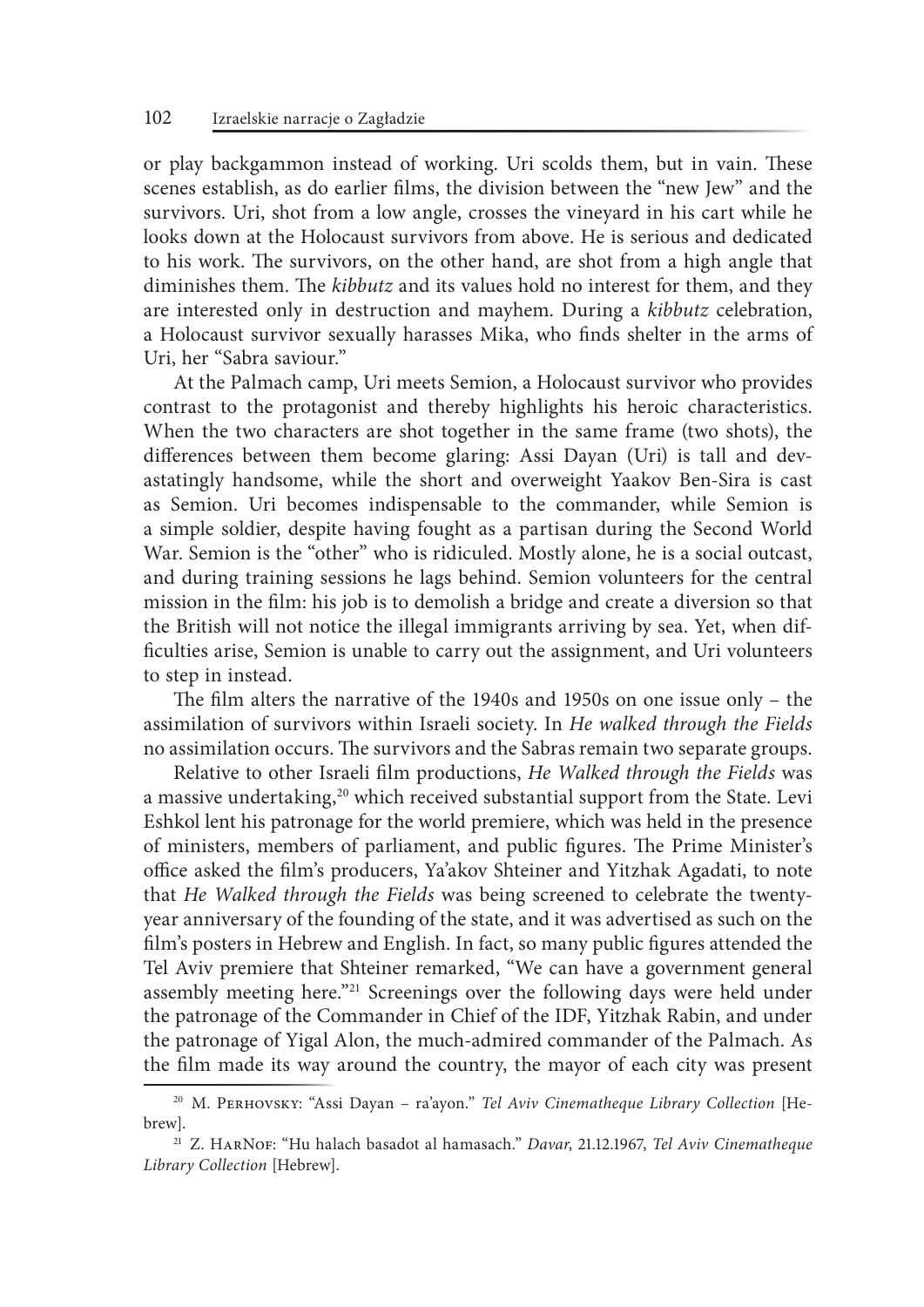at each showing, thus making the film a national event.<sup>22</sup> A cinema researcher Nurith Gertz noted that the film received widespread acclaim,<sup>23</sup> while Dayan claimed that the film was loved by audiences.<sup>24</sup> Iris Yotvat – who, at 17, played Mika – related that she and Dayan were treated "like gods," and her picture appeared on the covers of various newspapers.25 Yet, my research of the topic reveals that reviews by the press were actually mixed: *BaMahane* wrote that the film was almost flawlessly made, that it portrayed the *kibbutz* realistically, and that the acting of the two protagonists was excellent.26 *Al HaMishmar* claimed that the film engaged the viewers with every scene, that "everything [brought] up memories"; Stefan Gilbert proclaimed: "this is a film that should be watched." Gilbert also wrote that Millo had succeeded in taking his first steps as a director.27 *Davar,* however, showed less enthusiasm and gave a lukewarm review, opining that it was a mediocre film, full of good intentions and heartening efforts; in short, it was described as follows: "[…] not a bad film. It has a right to exist and a right to be seen."28 *Lamerhav* wrote that the film's approach was too theatrical, yet agreed that Assi Dayan was an important cinematic discovery.29 Ram Evron wrote that the plot "lacks a dimension of persuasion. It is difficult to find innovations in the cinematic version that are interesting conceptually or socially." In his opinion, Iris Yotvat was miscast in the role of Mika, and Assi Dayan - although undoubtedly a cinematic discovery - should have received more direction. He also felt that the supporting actors gave rather exaggerated performances. According to him, the film suffered from an old-fashioned style of artistic expression and "sometimes it appears you are watching an old Soviet film." He regretted that the important topic highlighted in the film was not executed with appropriate cinematic tools, and that Israeli cinema still had not learned how to overcome technical problems.<sup>30</sup> Another reviewer wrote that, in spite of the film's "apparent professional disadvantages," he still recommended it to the audience.<sup>31</sup> None of the newspaper reviews, however, tackled the issue of the portrayal of Holocaust survivors. Ram Evron referred to the character of

<sup>26</sup> "Hu halach basadot." *BaMahane, Tel Aviv Cinematheque Library Collection* [Hebrew].

<sup>27</sup> S. Gilbert: "Ha'ahava hashniya shel milo." *Al HaMishmar,* 26.12.1967, p. 2, *Tel Aviv Cinematheque Library Collection* [Hebrew].

<sup>28</sup> Z. HARNOF: "Hu halach basadot al hamasach..."

<sup>30</sup> Ibidem.

<sup>31</sup> "Hu adain holech basadot." No writer signified, no newspaper signified, no date, *Tel Aviv Cinematheque Library Collection* [Hebrew].

<sup>22</sup> Ibidem.

<sup>23</sup> E. Shohat: *Mizrah vema'arav…*, p. 20.

<sup>&</sup>lt;sup>24</sup> M. PERHOVSKY: "Assi Dayan..."

<sup>25</sup> L. Aginski : "Cim'at jane fonda." *News*, 26.06.1991 [Hebrew]; A. Argaman‑Barnea: "Hi halcha." *Yediot Aharonot*, Zmanim modernim, 3.07.1991, pp. 4–5 [Hebrew].

<sup>29</sup> R. Evron: "Bayamim hahem bazman haze." *Lamerhav*, 1967, *Tel Aviv Cinematheque Library Collection* [Hebrew].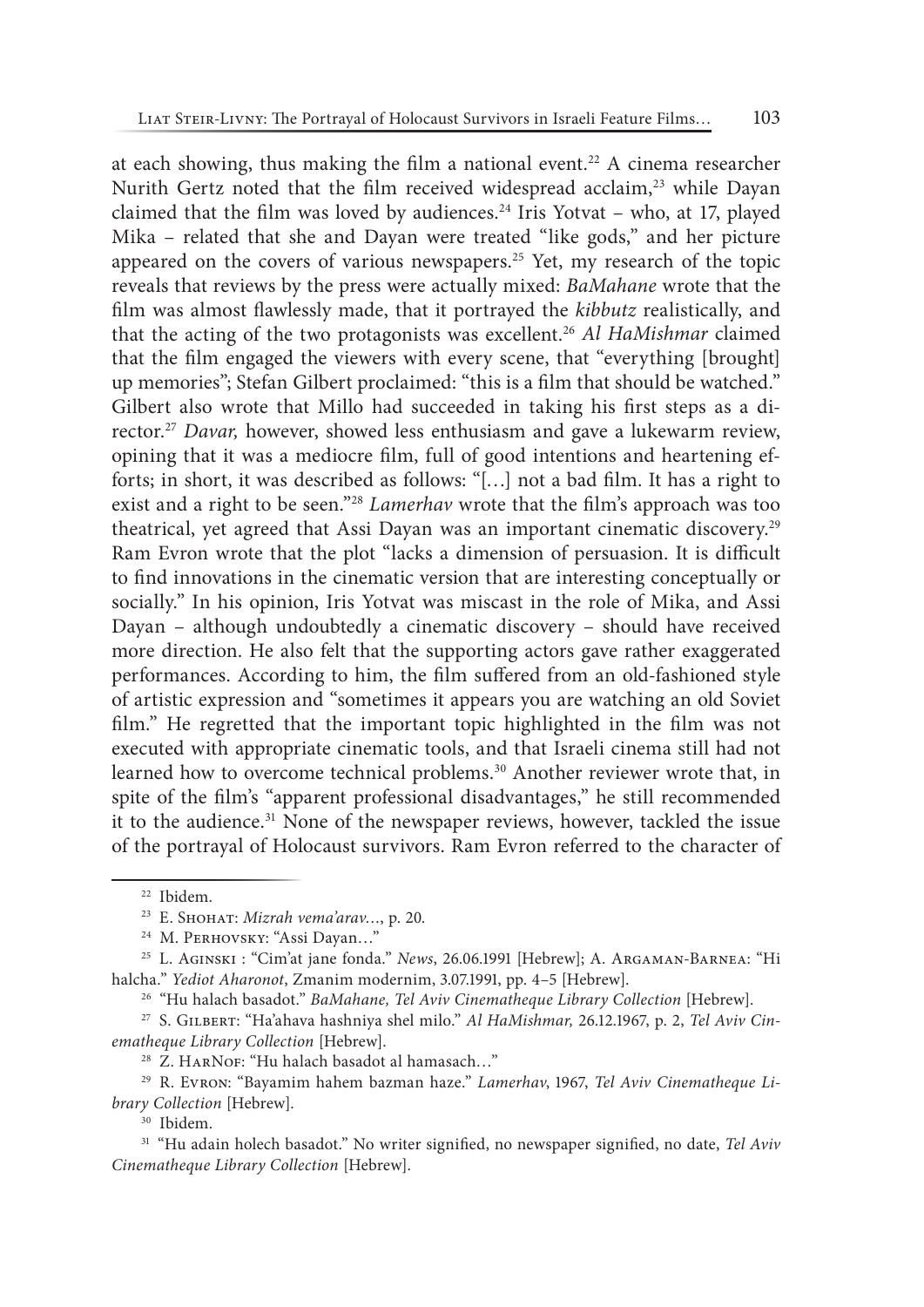Mika only in terms of the actor's suitability for the role. According to him, the problem was that a girl that was too young and too much of a Sabra was cast as a new immigrant from Poland, and was unable to relate to all the difficult life experiences entailed in that role.<sup>32</sup>

#### *Operation Thunderbolt*

On 6 October 1973, the euphoric period ended with a siren that blared countrywide on Yom Kippur afternoon, while most Jews were marking the holiest day of the year by fasting and praying in synagogues. Scholars still argue whether the political leadership was aware of the looming threats, but the Israeli public was stunned. It took the army three weeks to stabilise and counterattack. The results were devastating: over 2,200 soldiers were killed, and over 7,000 were wounded. The war and its harsh consequences deconstructed the image of the invincible "new Jew."33 Yet, even that crucial episode in Israel's history did not renew attempts to create a more nuanced image of Holocaust survivors. In the 15 years following the Yom Kippur war, Israeli cinema marginalised the image of Holocaust survivors. The few times they appeared, it was as minor characters in shallow, negative portrayals. *Operation Thunderbolt*, one of the last national-heroic feature films produced in the 1970s, is an example of this type of representation. The film is based on the true story of the hijacking of an Air France plane by a group of German and Palestinian terrorists and the eventual rescue of the passengers by Israeli commandos on 4 July 1976.

The story which gripped the world first found its way to Hollywood screenwriters even before the hostages were released. Writers at Universal Studios began crafting a script based on the unfolding crisis, and after the attack was over, Merv Griffin Productions started making preparations for producing a film about the operation. As the days passed, more and more studios showed interest in the story, and in the summer of 1976, there were no fewer than seventeen production companies in the USA dealing with the subject.<sup>34</sup>

An Israeli director Menahem Golan relates that a fellow director Boaz Davidson phoned him the same night the hostages were released and enthusiastically told him about it. Golan immediately decided to produce a film about the event, and the following day, he started recruiting people. He signed the famous singer and actor Yehoram Gaon for the role of Yoni Netanyahu, using a paper napkin as a contract. Then he rented rooms at the Tel Aviv Sheraton Hotel, recruited an American screenwriter, and hired the journalist Shaike ben Porat, military reporter Eitan Habar, and Brigadier General Avraham Arnan as consultants. Golan claimed that he had received the Israeli government's blessing, together with a guarantee that he would receive all the assistance needed from the IDF.

<sup>32</sup> R. Evron: "Bayamim hahem…"

<sup>33</sup> A. Shapira: "Hashoah…"

<sup>34</sup> T. Shaw: *Cinematic Terror*. New York 2015, pp. 123–143.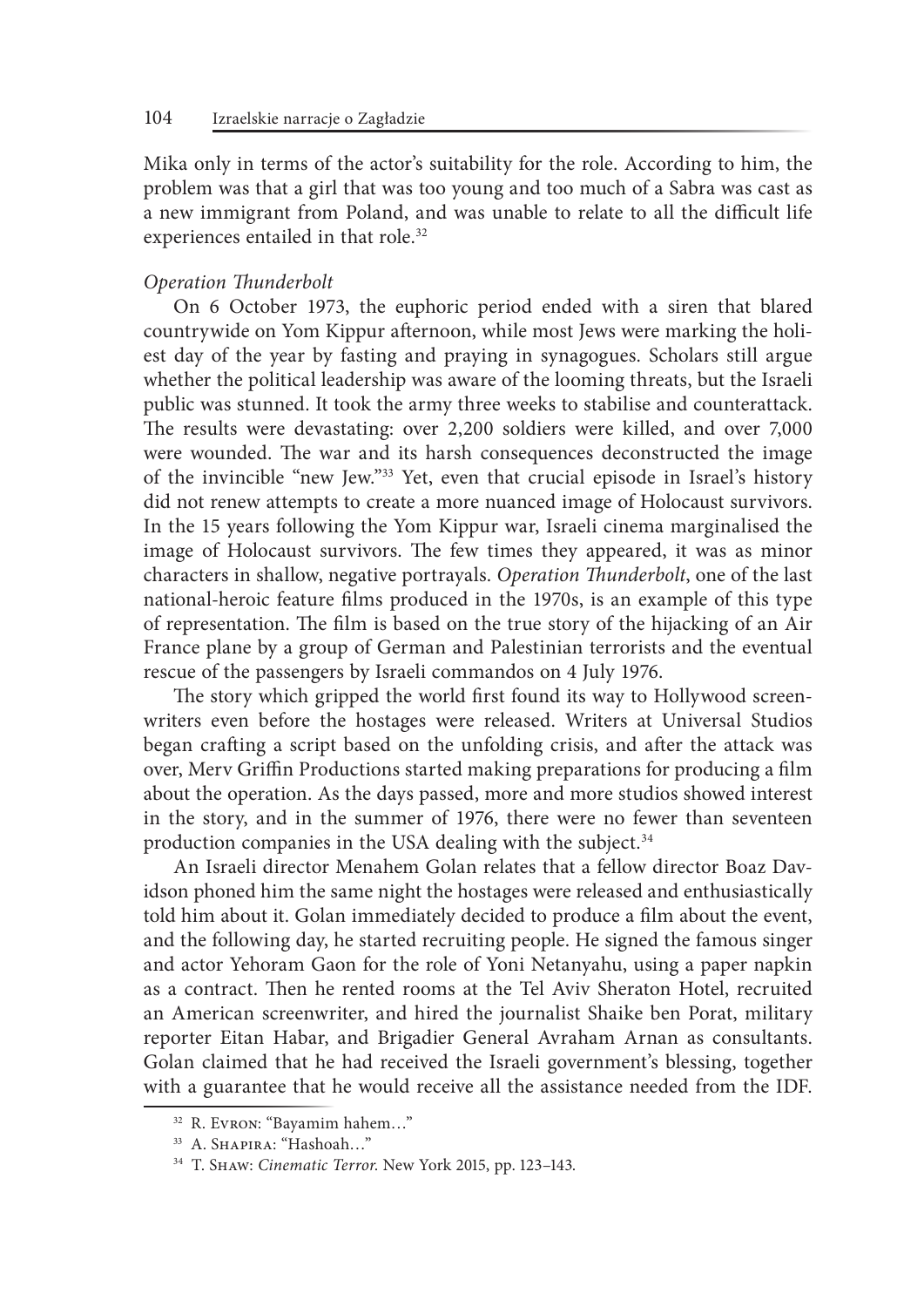According to the director, he took liberties with the storyline: "The truth is I tried to tell the stories of people that seemed real, but I made them up. Arnan knew all the details and he knew what to hide as well, yet there was an enormous dramatic force in the film and a good structure of an action movie."<sup>35</sup>

While they worked, Golan learned that two major American production companies (Warner Brothers and 20 Century Fox) were also planning on producing a film. He found out that Warner Brothers had signed an exclusivity contract with the State of Israel in which they, too, were guaranteed that only they would receive all possible help from the IDF. Franklin Schaffner, one of the biggest American action movie directors, arrived in Israel with his entourage, rented rooms at the Tel Aviv Hilton, and began planning a production. Asher Hirschberg of the Ministry of Commerce and Industry phoned Golan, apologised, and told him that the government had committed only to Warner. Golan was deeply hurt and left Israel for the USA. A month later, Warner Brothers heard that Fox had recruited the biggest stars and had built a set for the film in their Los Angeles studios. Since they feared that Fox would precede them, they packed up and went back to Los Angeles to build a set there as well. Hirschberg phoned Golan at his new home in the USA to tell him that the Americans had left, and that Rabin had personally promised to provide him with everything needed for the film. Golan returned to Israel, started filming a month and a half after the Americans had left, and entered a race against the other companies. It was clear to him that whoever completed the film first would have an enormous success. It was a guaranteed blockbuster, a film "that would conquer the world. A great and well-known story, very easy to adapt for screen; humane and full of action."36

Golan said that the production was conducted like a military operation. The team built a replica of Entebbe at Lod airport, and actors were quickly hired. To highlight the realism, some Israeli Knesset members and members of the government made cameo appearances, including Yitzhak Rabin, Shimon Peres, Yigal Allon, and Gad Yaakobi.<sup>37</sup> The end credits thanked the IDF and the government of Israel.38

National-heroic films produced after the Six-Day War focused mainly on Israeli soldiers. The narrative structure created a struggle between the Israelis, who were portrayed as the forces of light, and the Arabs, who were portrayed as the forces of darkness, while traces of the Holocaust provided a cause for action.<sup>39</sup>

<sup>35</sup> S. Duvdevani, M. Perhovsky (interviewers): "Menahem Golan." *The Israeli Testimonies, Tel Aviv Cinematheque* [Hebrew]. 36 Ibidem.

<sup>37</sup> M. Schnitzer: "Rosh hamemshala mar Menachem Golan." *The City*, 2.07.1987, *Tel Aviv Cinematheque Library Collection* [Hebrew].

<sup>38</sup> Ibidem.

<sup>&</sup>lt;sup>39</sup> Е. Sнонат: Mizrah vema'arav..., pp. 110-122.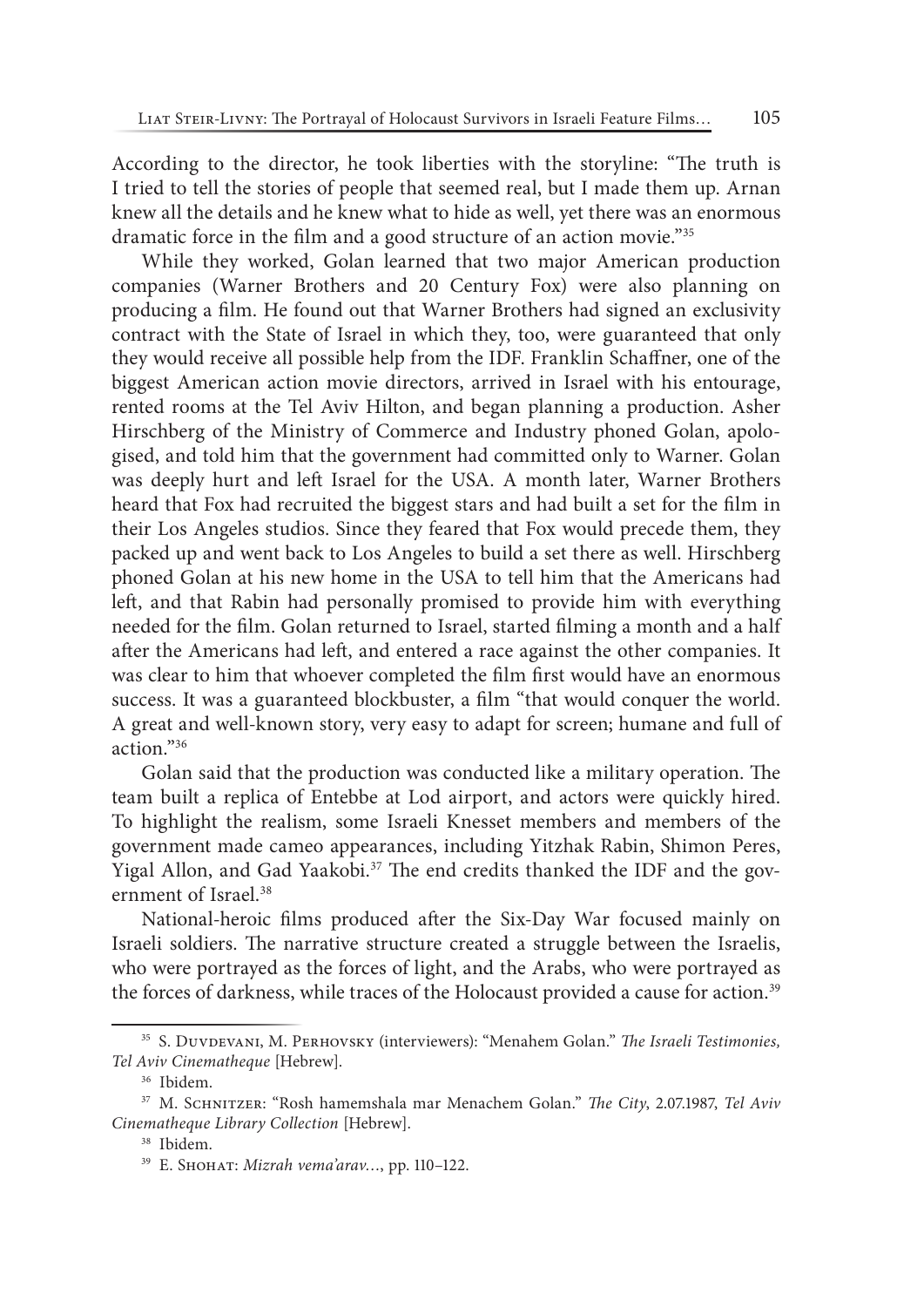*Operation Thunderbolt* ignored the problematic aspects of the operation<sup>40</sup> and devoted itself to the bravery and courage of the operation's commander, Yoni Netanyahu, and his colleagues, who represented the epitome of the "heroic Jews." As did many of the films produced after the Six‑Day War, *Operation Thunderbolt* created a clear division between good and evil. In this context, the Holocaust was used to exhibit associative connections between Arabs and Nazis. The use of the Holocaust became an instrument to strengthen the notion that Israel should build itself in the spirit of "never again."41

In a scene which takes place before the hijacking occurs, the camera focuses on a conversation between two of the passengers: Nurit Aviv, an Israeli, and an unnamed German passenger. The German tells her that he would like to visit Israel. "Many German tourists come to Israel," Nurit says, "it's funny how the world changes." The hijacking that occurs minutes later and is led by Germans proves she is mistaken – the world has not changed completely since there are also Germans who continue to assault and hurt Jews. The combination of German and Palestinian hijackers and the flow from the past to the present turns the Jews into eternal victims. Aviv's mistake does not remain on a symbolic level. "They are going to kill us. Like the Nazis," she tells her seatmate after the plane is hijacked. Her fellow passenger plays the role of the "good German" as he attempts to reason with the hijackers, but is portrayed as an exception to the rule. "Haven't we caused enough harm?" he asks a terrorist. "We are not fighting Jews but Zionists and your German government," she replies. Yet the camera, connecting the Holocaust and the present terrorism, clearly contradicts her claim.

Tobias Ebbrecht argues that the many cultural representations of the Holocaust in Western popular culture have turned the Holocaust into a "master paradigm" – a series of well-known Holocaust narratives and visuals that have appeared so often in Western popular culture that they have almost become clichés. These familiar historical images are dissociated from their original background and sources, and migrate into popular culture as emblematic signs to convey contemporary themes.<sup>42</sup> Many scenes in the film resonate with Eb-

<sup>40</sup> T. Shaw: *Cinematic Terror…*, pp. 123–143.

<sup>41</sup> From the 1940s onward comparisons between Arabs and Nazis can be found in various cultural fields. See: I. ZERTAL: *Hauma vehamavet: historia zicaron politica*. Or Yehuda 2002, pp. 137–178 [Hebrew]; D. Bar‑Tal: *Lhyot im hasichsuch*. Haifa 2007, pp. 112–137 [Hebrew]; L. STEIR-LIVNY: "The Link between the Holocaust and the Israeli-Arab Conflict in Israeli Culture 1950s–1970s." In: L. Aleksandrowicz‑Pedich, M. Pakier (eds.): *Reconstructing Jewish Identity in Pre‑ and Post‑Holocaust Literature and Culture*. Frankfurt am Main 2012, pp. 157–168; I. Avisar: "The Holocaust in Israeli Cinema as a Conflict between Survival and Morality." In: M. Talmon, Y. Peleg (eds.): *Israeli Cinema: Identities in Motion*. Austin 2013,

pp. 151–167.<br><sup>42</sup> T. Ebbrecht: "Migrating Images: Iconic Images of the Holocaust and the Representation of War in Popular Film." *Shofar – An Interdisciplinary Journal of Jewish Studies* 2010 (summer), vol. 28, no. 4, pp. 86–103.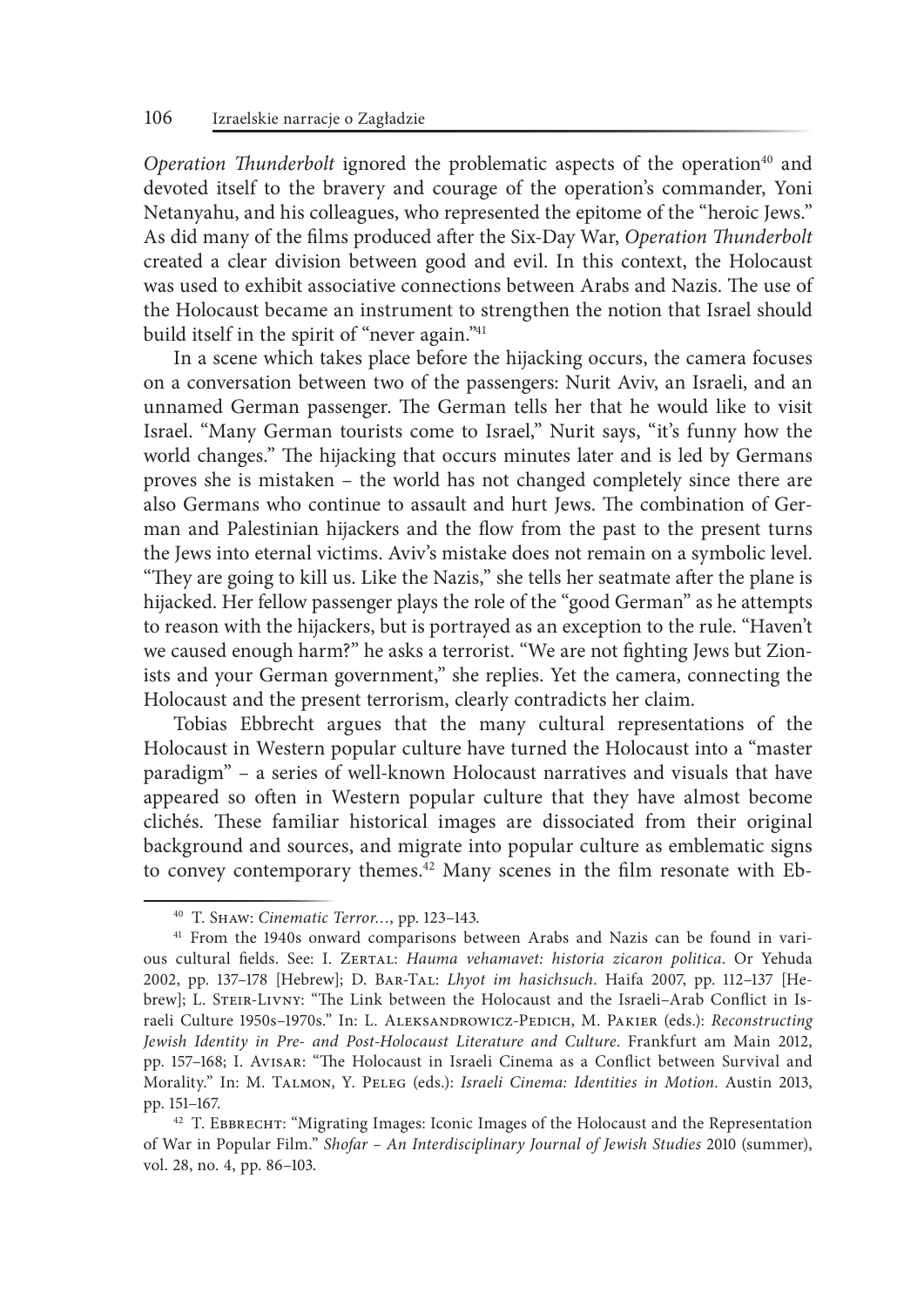brecht's claims. During the hijacking, the terrorists require the passengers to raise their hands. One of the passengers' raised arms reveals the Auschwitz tattoo. The camera focuses on the number while the hijacker yells "schnell! schnell!" (fast! fast!). The combination of the survivor, the German terrorist with a gun, and the German yelling clearly echo the Holocaust. The survivor gives her a terrified look and she, in turn screams at him, "Why are you looking at me that way?" He does not reply, yet the answer is clear – she is forcing him to relive his past. The past is also re‑experienced through the instructions of another German kidnapper as they land in Entebbe. As he herds the passengers off the plane, he says, "Do not worry, your personal belongings will be brought to you later," which is a clear echo of arrivals in the death camps. When the passengers run from the plane to the terminal they are filmed from behind the barbed wire that is in front of the frame. Through the use of the fence, the Holocaust association is strengthened.

The suggest similarity images of Holocaust survivors in *Operation Thunderbolt* are even shallower than those in the films of the 1940s and 1950s. Here, they are nameless and voiceless with no other significance than their victimhood. The survivor is symbolised by the number on his arm, and his role is nothing more than to create a comparison between Arabs and Nazis. "My husband was in the Nazi camps and he said no one in the entire world came to the rescue," yells his wife, one of the hijacked people who gather in Israel trying to find a solution to save their family members. "We have spoken to the French and to the Americans and to many people around the world who are helping," says a government representative, "there will be no separation between the foreigners and the Israelis, trust me." Yet the separation does occur in the very next scene as the terrorists call out Jewish surnames. Reminiscent of scenes in Holocaust films, a couple named "Cohen" pretend that their name is "Kohn" and that they are not Jewish; "[t]hey are Jews. They are lying. Take them away from here," shouts the German kidnapper, contradictory to her previous claim about "not fighting Jews." "Why are they not calling us, mommy?" a little boy asks. "Because we are not Jewish," his mother answers, again undermining the previous German claim of "only targeting the Zionists" and highlighting Holocaust associations.

As the nameless Holocaust survivor approaches the hijackers, the soundtrack plays melancholic Jewish music that further highlights the Holocaust films' associations. Here, the survivor faces German murderers in a scene echoing the selection processes at Auschwitz. A couple of Israelis who hold green cards for the USA wave them, thinking it will help, but they, too, are violently sent to the Jewish side. When Nurit Aviv's name is called, she turns to her German friend and says, in dialogue taken straight from a Holocaust film, "Doctor, if you get out first, tell the world what is happening here." "We are in 1976, can you believe it?" says one of the foreign passengers to a friend, thus sealing the comparison to the past. It should be noted that Golan often drew comparisons between Arabs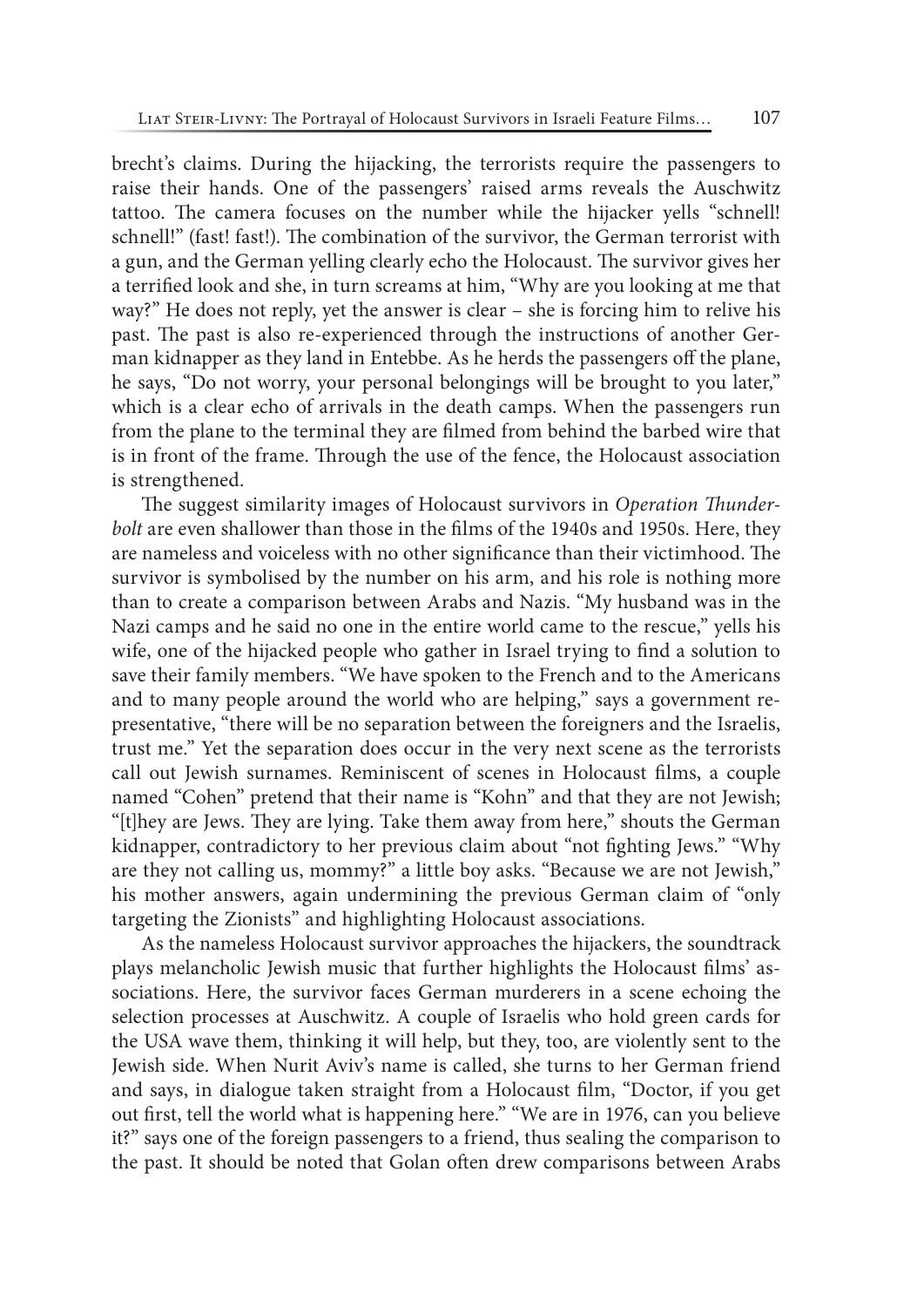and Nazis in previous films, reflecting his views on Arab attitudes towards Israelis during those years.<sup>43</sup>

Yoni Netanyahu and his unit are glorified in the film. The scenes depict them storming the terminal and releasing the hostages while the dramatic music swells. As in *He Walked through the Fields*, the fact that the hero is killed does not detract from the glory‑filled Zionist "happy ending," since he has sacrificed his life for his country.

Although Golan began filming later than the American production companies, he claims that he managed to finish before them.<sup>44</sup> My research of the topic, however, reveals that the two American films – *Victory at Entebbe* (Marvin J. Chomsky) and *Raid on Entebbe* (Irvin Kershner) – preceded Golan by several months, and were broadcast as television movies in the USA at the end of 1976 and the beginning of 1977. *Victory at Entebbe* was also screened in cinemas, and when it was screened in Germany and Italy, pro-Palestinian activists hid bombs in the cinemas where it was being shown, claiming that the film was "Zionist propaganda." Meanwhile, *Raid on Entebbe* won the 1977 Golden Globe for the Best Motion Picture made for Television.<sup>45</sup>

*Operation Thunderbolt* premiered in South Africa and afterwards in Los Angeles. The marketing of the film in the USA emphasised that the release of the hostages occurred on 4 July, the American Independence Day. The film's marketing materials highlighted the assertion that it was the only "authentic production."46

The premiere in Israel took place in March 1977, ten months after the actual event. Government officials such as Rabin and members of the IDF leadership attended the premiere. The film received fairly good reviews. For example, Meir Schnitzer wrote that it was an "internally not-bad" film without any unusual contradictions and that "Golan even managed to deftly touch upon the connotation-loaded conflict between Jews and Germans."47 Golan, for his part, noted proudly that the entire country was talking about the film and that "it was the first time that [he] received good reviews from the critics as well."48 Since the events were still fresh, various claims were occasionally made by the people who had taken part in the operation. For example, Dan Shomron, who had planned the Entebbe rescue operation and commanded it, strongly objected to the film.

<sup>43</sup> S. Duvdevani, M. Perhovsky: "Menahem Golan…"

<sup>44</sup> Ibidem.

<sup>45</sup> T. Shaw: *Cinematic Terror…*, pp. 123–143.

<sup>46</sup> Ibidem.

<sup>&</sup>lt;sup>47</sup> M. SCHNITZER: "Rosh hamemshala..." Shamgar claims that this film is "one of the most hilarious contempts of Hollywood's history." *Victory in Entebbe* was originally a television film, and later on a cinematic version was produced, which failed miserably. See: I. SHAMGAR: "Ha'emet, col haemet vehaseret." *Ma'ariv*, 29.06.1994, pp. 20–21 [Hebrew].

<sup>48</sup> K. Ben Simchon: "Mivtza leumi." No newspaper name, *Tel Aviv Cinematheque Library Collection* [Hebrew].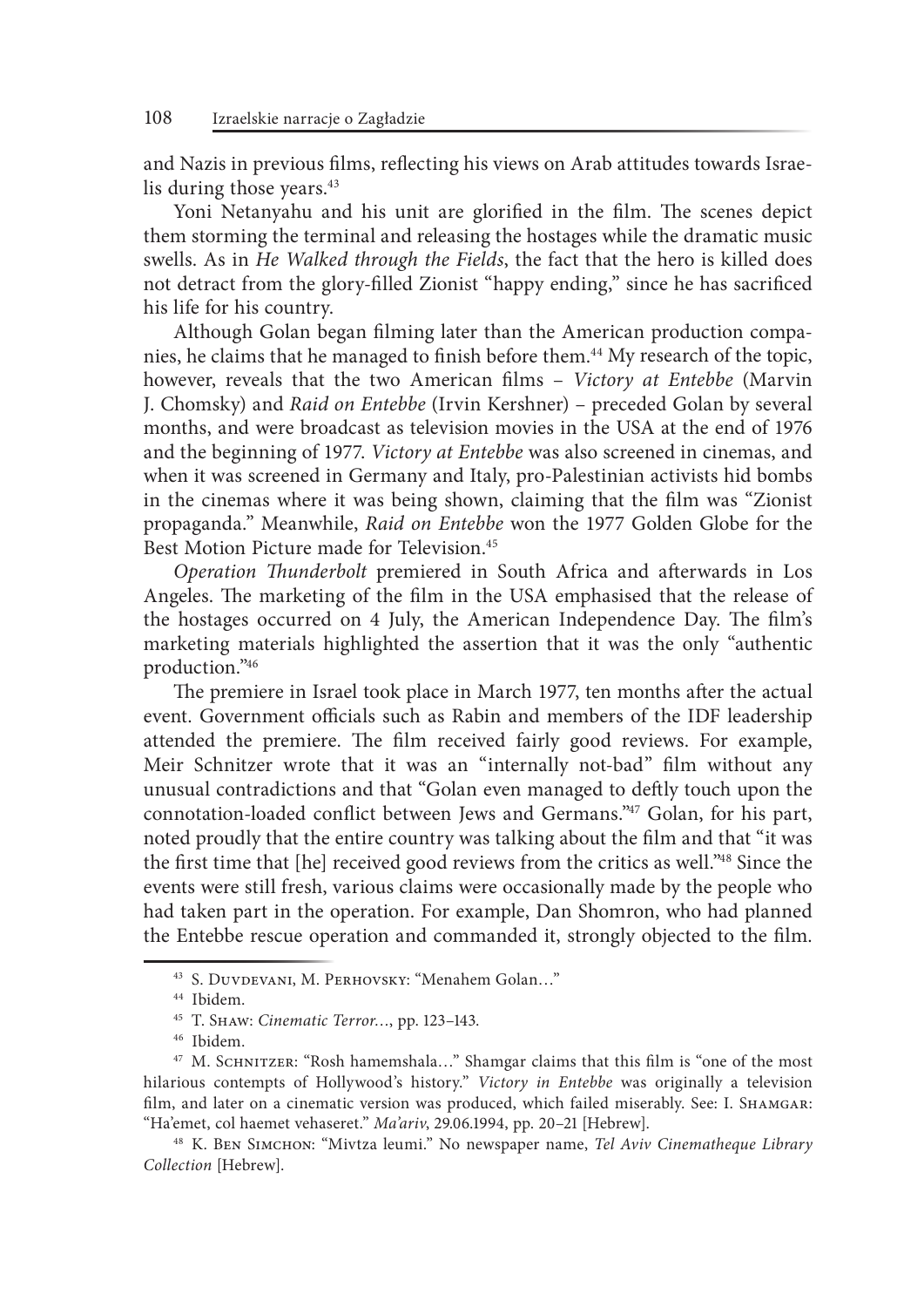He claimed that it gave the impression that it was the "private" operation of Yoni Netanyahu and his unit, and not of the IDF. "If the film producers wanted to highlight Yoni, I would prefer they dropped my character all in all," he said to journalists.49 As with *He Walked through the Fields,* there was no discussion of Holocaust associations and the representation of Holocaust survivors. The American critics unanimously rated Golan's film better than the two American productions, yet not all the reviews in the USA were positive.<sup>50</sup> In addition to winning the Golden Globe award, it was nominated for an Oscar in 1977 in the category of best foreign language film. This nomination was unusual since the Academy usually does not allow action films to be nominated. Golan lost the Oscar by one vote to Moshe Mizrahi, an ex‑Israeli director who migrated to France and directed a version of *The Life before Us.* Golan claimed that the fact that two Israelis were competing against each other was a great thing, not only for the two of them, but also for the Israeli film industry. For him, the nomination represented the peak of his cinematic career.<sup>51</sup>

## Conclusion

The Eichmann trial exposed Israeli society to numerous lengthy testimonies of Holocaust survivors. These revelations began to change the ways in which survivors were portrayed in Israeli feature films, as opposed to the shallow portrayals of the 1940s' and 1950s' films, in which broken people turned into "new Jews" thanks to the help of Sabras. The myth of the "new Jew" that peaked after the Six‑Day War and continued until the Yom Kippur War was problematic for the image of Holocaust survivors, and brought back the shallow, even negative representations from the 1940s and 1950s. Even the harsh consequences of the 1973 Yom Kippur War, which shattered the image of the invincible "new Jew," did not restore the nuanced images of Holocaust survivors. From 1967 until the late 1980s, the complex portrayal of Holocaust survivors was marginalised within the discourse of Israeli cinema. *He Walked through the Fields* and *Operation Thunderbolt* placed Holocaust survivors only as supporting characters and strengthened their role as antithesis to the heroic "new Jew." Israeli feature films placed Holocaust survivors in the role of protagonists again only from the late 1980s onward. Cinema scholars claim that as of that period, the negative homogeneous and superficial representation of survivors dissipated and was replaced by

<sup>49</sup> "Mivza Yonatan." 4.05.1995, no author, no newspaper name, *Tel Aviv Cinematheque Library Collection* [Hebrew]. 50 T. Shaw: *Cinematic Terror…*, pp. 123–143.

<sup>&</sup>lt;sup>51</sup> S. DUVDEVANI, M. PERHOVSKY: "Menahem Golan..."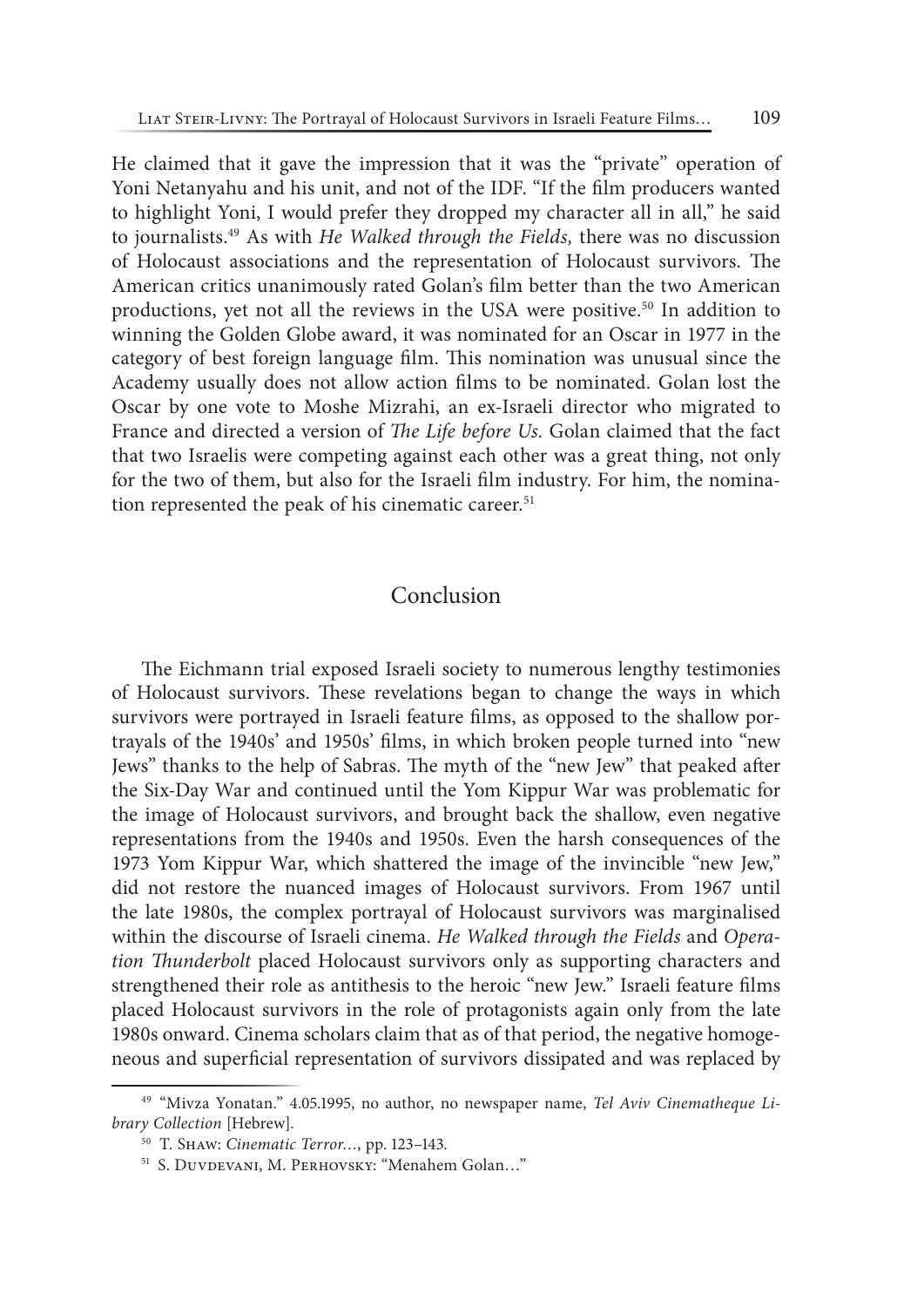a more complex image. Contrary to these notions,<sup>52</sup> I argue that the problematic image of Holocaust survivors as broken people living on the margins of society has remained almost unchanged in Israeli feature films until the present (besides few exceptions). Instead of addressing the complexity of the trauma and the varied facets of survivor identities, Israeli feature films from the late 1980s often continue to replicate the same superficial imagery, portraying negative images of survivors collapsing under the burden of the past and losing their grip on reality.<sup>53</sup>

# Bibliography

- "Hu adain holech basadot." No writer signified, no newspaper signified, no date, *Tel Aviv Cinematheque Library Collection* [Hebrew].
- "Hu halach basadot." Cinema Department, The General Union of Workers in Israel*, Tel Aviv Cinematheque Library Collection* [Hebrew].
- "Mivza Yonatan." 4.05.1995, no author, no newspaper name, *Tel Aviv Cinematheque Library Collection* [Hebrew].
- "Hu halach basadot." *BaMahane, Tel Aviv Cinematheque Library Collection* [Hebrew].
- Aginski L.: "Cim'at jane fonda." *News*, 26.06.1991 [Hebrew].
- Argaman‑Barnea A.: "Hi halcha." *Yediot Aharonot*, Zmanim modernim, 3.07.1991, pp. 4–5 [Hebrew].
- Avisar I.: "The Holocaust in Israeli Cinema as a Conflict between Survival and Morality." In: M. Talmon, Y. Peleg (eds.): *Israeli Cinema: Identities in Motion*. Austin 2013, pp. 151–167.
- Bar‑Tal D.: *Lhyot im hasichsuch*. Haifa 2007 [Hebrew].
- Ben Naftali A.: "Ma hayta hamila shoah." *Massuah* 2005, no. 33, pp. 10–26 [Hebrew].
- Ben Simchon K.: "Mivtza leumi." No newspaper name, *Tel Aviv Cinematheque Library Collection* [Hebrew].
- Brutin B.: "Mehashulayim el hamercaz hashoah baomanut haisraelit." *Massuah* 2005, no. 33, pp. 110–138 [Hebrew].
- Duvdevani S., Perhovsky M. (interviewers): "Menahem Golan." *The Israeli Testimonies, Tel Aviv Cinematheque Library Collection* [Hebrew].
- Ebbrecht T.: "Migrating Images: Iconic Images of the Holocaust and the Representation of War in Popular Film." *Shofar – An Interdisciplinary Journal of Jewish Studies* 2010 (Summer), vol. 28, no. 4, pp. 86–103.
- Evron R.: "Bayamim hahem bazman haze." *Lamerhav* 1967, *Tel Aviv Cinematheque Library Collection* [Hebrew].
- Gan A.: "Hasufim bazariach vesiach lohamim cezirey zehut mitpazelet." *Israel* 2008, no. 13, pp. 267–296 [Hebrew].

<sup>52</sup> N. Gertz: *Makhela aheret…*, pp. 42–77; M. Zimmerman: *Al tigu…*, pp. 250–334.

<sup>53</sup> See also: L. Steir‑Livny: *Shtei Panim bamar'a yezug nizolei hashoah bakolnoa haisraeli*. Jerusalem 2009, pp. 96–204 [Hebrew].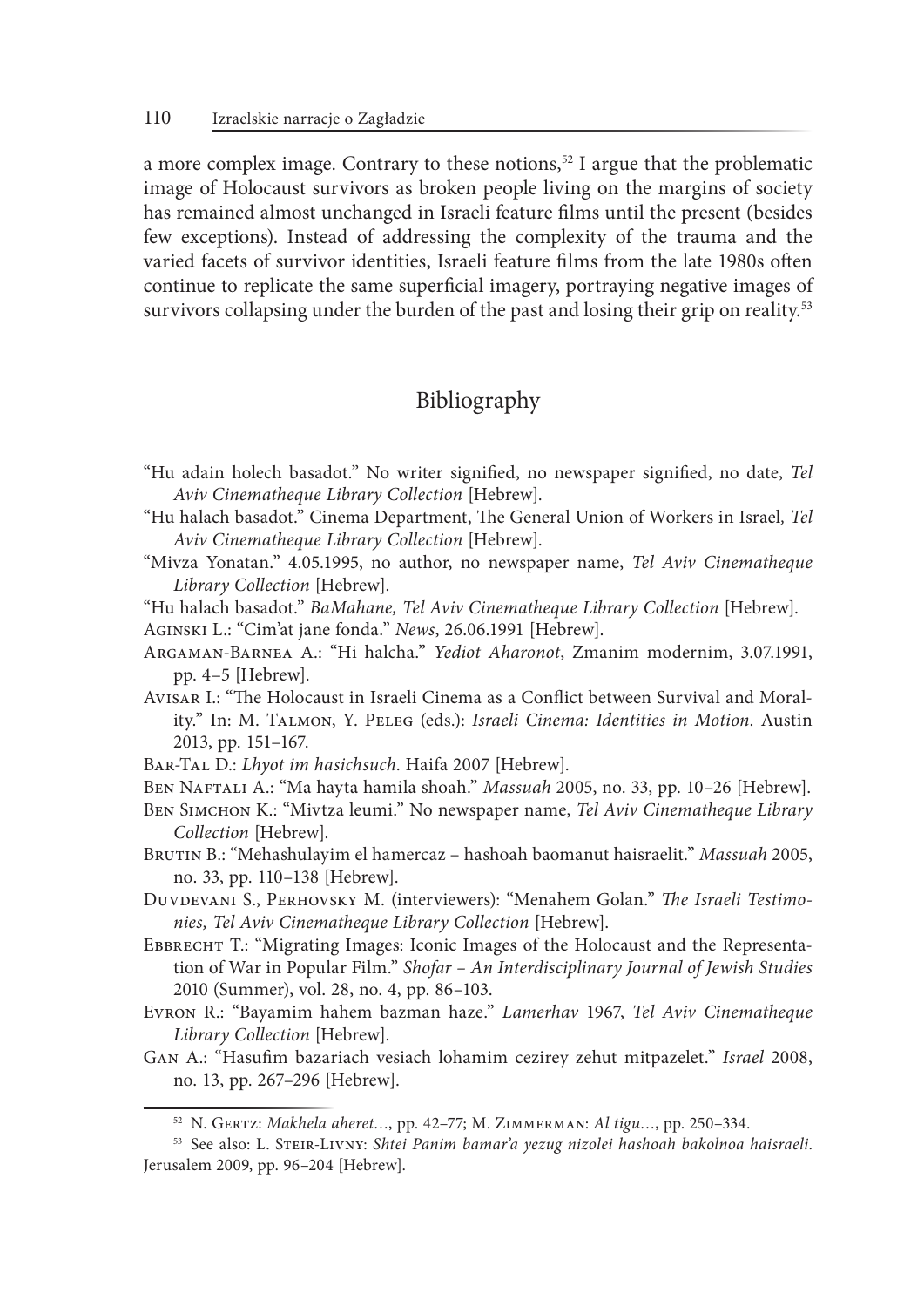GERTZ N.: Makhela aheret: nizoley shoah zarim veaherim bakolnoa ubasafrut haisrae*lim*. Tel Aviv 2004 [Hebrew].

GERTZ N.: Sipur mehasratim: siporet Israeli veibudeha lekolnoa. Tel Aviv 1994 [Hebrew].

- Gilbert S.: "Ha'ahava hashniya shel milo." *Al HaMishmar,* 26.12.1967, p. 2, *Tel Aviv Cinematheque Library Collection* [Hebrew].
- Gouri H.: *Mul ta hazchuchit*. Tel Aviv 1962 [Hebrew].
- HarNof Z.: "Hu halach basadot al hamasach." *Davar*, 21.12.1967, *Tel Aviv Cinematheque Library Collection* [Hebrew].
- KONFINO A.: "To Write, not Only to Remember, the History of 1967." *Israel Magazine for the Research of Zionism and the State of Israel – History, Culture, Society* 2008, no. 13, pp. 297–312.
- Levnkorn N.: "Ha'alamot vehamavet." *Teoria vebikoret* 2008, no. 32, pp. 15–44 [Hebrew].
- Ofer D.: "The Past That Does Not Pass: Israelis and Holocaust Memory." *Israel Studies* 14.01.2009, pp. 1–35.
- Perhovsky M.: "Assi Dayan ra'ayon." *Tel Aviv Cinematheque Library Collection* [Hebrew].
- Porat D.: *Café haboker beeiach haashan*. Yad Vashem, 2011 [Hebrew].
- Schnitzer M.: "Rosh hamemshala mar Menachem Golan." *The City*, 2.07.1987, *Tel Aviv Cinematheque Library Collection* [Hebrew].
- Schnitzer M.: *Hakolnoa ha Israeli*. Tel Aviv 1994 [Hebrew].
- Segev T.: *1967 veaaretz shinta et paneha.* Jerusalem 2005 [Hebrew].
- Segev T.: *Hamilion hashviyi: hayisraelim vehashoah*. Jerusalem 1991 [Hebrew].
- Shamgar I.: "Ha'emet, col haemet vehaseret." *Ma'ariv*, 29.06.1994, pp. 20–21 [Hebrew].
- Shapira A.: "Hashoah: Zicaron praty vezicaron zibury." In: *Yehudim hadashim, yehudim yeshanim*. Tel Aviv 1997, pp. 103–186 [Hebrew].
- Shapira A.: "Lean halcha shlilat hagalut." *Shvut* 2004, pp. 13–61 [Hebrew].
- Shaw T.: *Cinematic Terror*. New York 2015
- Shohat E.: *Mizrah vema'arav bakolnoa haisraeli* [*East and West in Israeli Cinema*]. Ra'anana 2007, pp. 110–122 [Hebrew].
- Steir‑Livny L.: "Near and Far: The Representation of Holocaust Survivors in Israeli Feature Films." In: M. Talmon, Y. Peleg (eds.): *Israeli Cinema: Identities in Motion*. Austin 2011, pp. 168–180.
- STEIR-LIVNY L.: "The Hero's Wife: The Depiction of Female Holocaust Survivors in Israeli Cinema before the Eichmann Trial and in Its Aftermath." *Polish Political Science Yearbook* [in print].
- Steir‑Livny L.: "The Link between the Holocaust and the Israeli–Arab Conflict in Israeli Culture 1950s–1970s." In: L. Aleksandrowicz‑Pedich, M. Pakier (eds.): *Reconstructing Jewish Identity in Pre‑ and Post‑Holocaust Literature and Culture*. Frankfurt am Main 2012, pp. 157–168.
- Steir‑Livny L.: "Trauma from the Perspective of Holocaust Survivors in the Israeli Film *The Cellar* (Natan Gross, 1963)." *Prooftext* [accepted for publication].
- Steir‑Livny L.: "Hacomeback shel hagalut: meyehudi yashan leyahudi hadash ubehazara." In: S. Meiri *et al.* (eds.): *Zehuyot behithavut bahevra haisraelit*. Ra'anana 2013, pp. 461–481 [Hebrew].